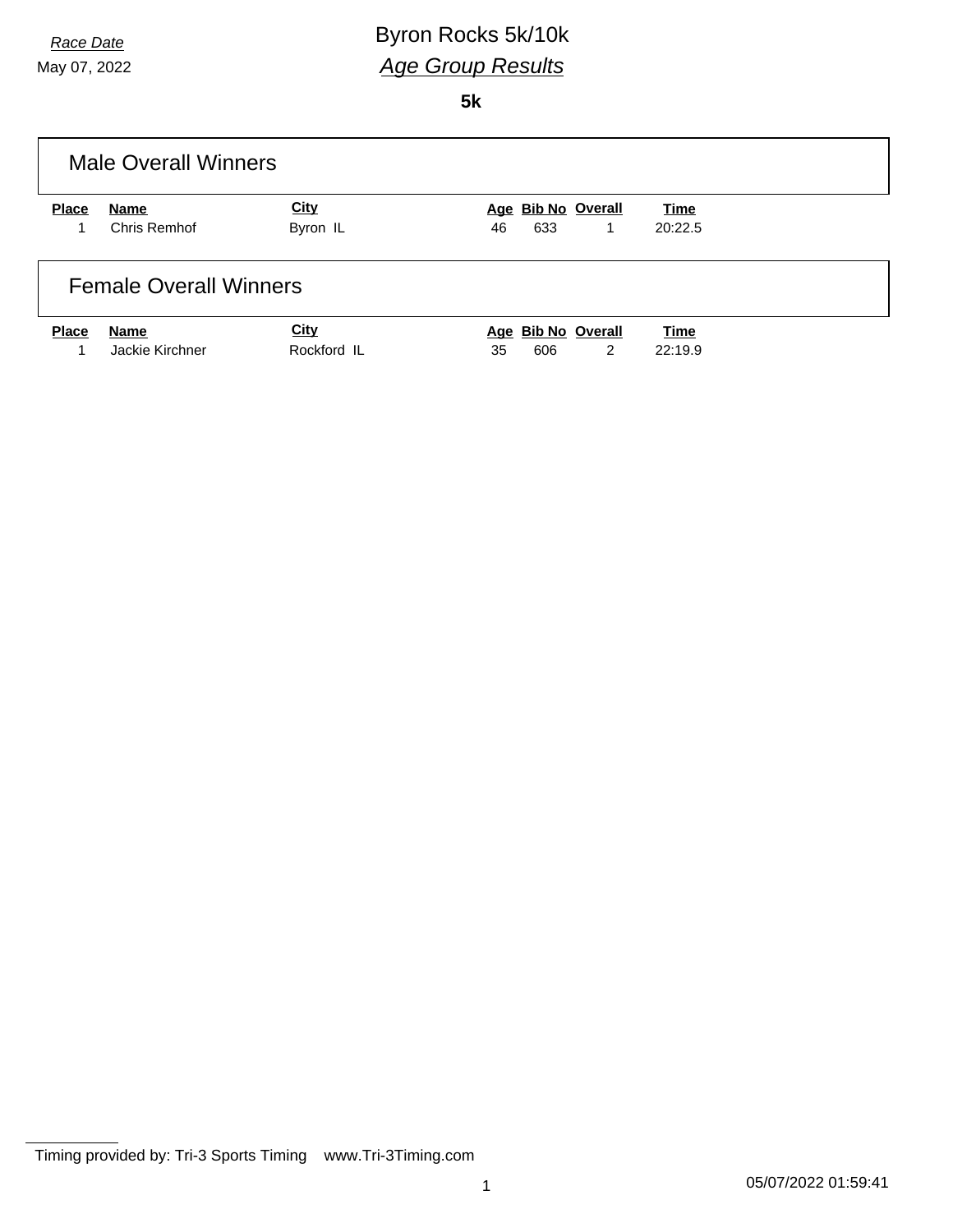## *Race Date* Byron Rocks 5k/10k *Age Group Results*

**5k**

| Male 15 and Under                      |                   |    |     |                    |             |  |
|----------------------------------------|-------------------|----|-----|--------------------|-------------|--|
| <b>Place</b><br><b>Name</b>            | <b>City</b>       |    |     | Age Bib No Overall | <b>Time</b> |  |
| $1*$<br>Michael Muzzarelli             | Byron IL          | 12 | 623 | 4                  | 24:34.4     |  |
| 2 * Caleb altesay                      | Byron IL          | 10 | 640 | 10                 | 29:04.8     |  |
| 3 * Trip King                          | Walnut IL         | 12 | 605 | 33                 | 40:42.3     |  |
| Female 15 and Under                    |                   |    |     |                    |             |  |
| Place<br><b>Name</b>                   | <b>City</b>       |    |     | Age Bib No Overall | <b>Time</b> |  |
| $1*$<br>Lola King                      | Walnut IL         | 11 | 603 | 26                 | 34:30.0     |  |
| $\overline{2}$<br>Mila King<br>$\cdot$ | Walnut IL         | 7  | 604 | 36                 | 41:50.5     |  |
| Scarlett Adamson<br>3                  | Rockford IL       | 5  | 574 | 46                 | 48:28.8     |  |
| Alayna Doane<br>4                      | Davis Junction IL | 9  | 588 | 54                 | 58:56.6     |  |
| Male 20 to 29                          |                   |    |     |                    |             |  |
| <b>Place</b><br><b>Name</b>            | City              |    |     | Age Bib No Overall | <b>Time</b> |  |
| $1$ $*$<br><b>Brandon Kleinglos</b>    | Earlville IL      | 26 | 607 | 6                  | 25:51.6     |  |
| 2 * Jenner Hecox                       | Rockford IL       | 25 | 596 | 14                 | 31:28.3     |  |
| $3$ *<br><b>Dillon Moore</b>           | Rockford IL       | 21 | 649 | 25                 | 34:27.4     |  |
| Female 20 to 29                        |                   |    |     |                    |             |  |
| <b>Place</b><br><b>Name</b>            | <b>City</b>       |    |     | Age Bib No Overall | <b>Time</b> |  |
| <b>Mycah Norris</b><br>$1*$            | Rockford IL       | 20 | 626 | 13                 | 31:28.2     |  |
| 2 * Karen Raschke                      | Rockford IL       | 20 | 650 | 24                 | 34:26.8     |  |
| 3 * Liz Buckwalter                     | Savanna IL        | 26 | 582 | 43                 | 48:25.7     |  |
| Male 30 to 39                          |                   |    |     |                    |             |  |
| <b>Name</b><br><b>Place</b>            | <b>City</b>       |    |     | Age Bib No Overall | <b>Time</b> |  |
| $1 *$<br><b>Brent Adamson</b>          | Rockford IL       | 39 | 572 | 44                 | 48:26.5     |  |
| Female 30 to 39                        |                   |    |     |                    |             |  |
| <b>Place</b><br><b>Name</b>            | City              |    |     | Age Bib No Overall | <b>Time</b> |  |
| $1 *$<br>Jenna Armoska                 | Rock Falls IL     | 33 | 647 | 5                  | 25:51.0     |  |
| Rachel Brunner<br>$2 *$                | Oregon IL         | 33 | 581 | 8                  | 28:18.2     |  |
| Ellen Chosnyk<br>3<br>$\ast$           | Byron IL          | 36 | 585 | 16                 | 32:30.7     |  |
| Andrea Mullens<br>4                    | Byron IL          | 39 | 618 | 27                 | 34:42.6     |  |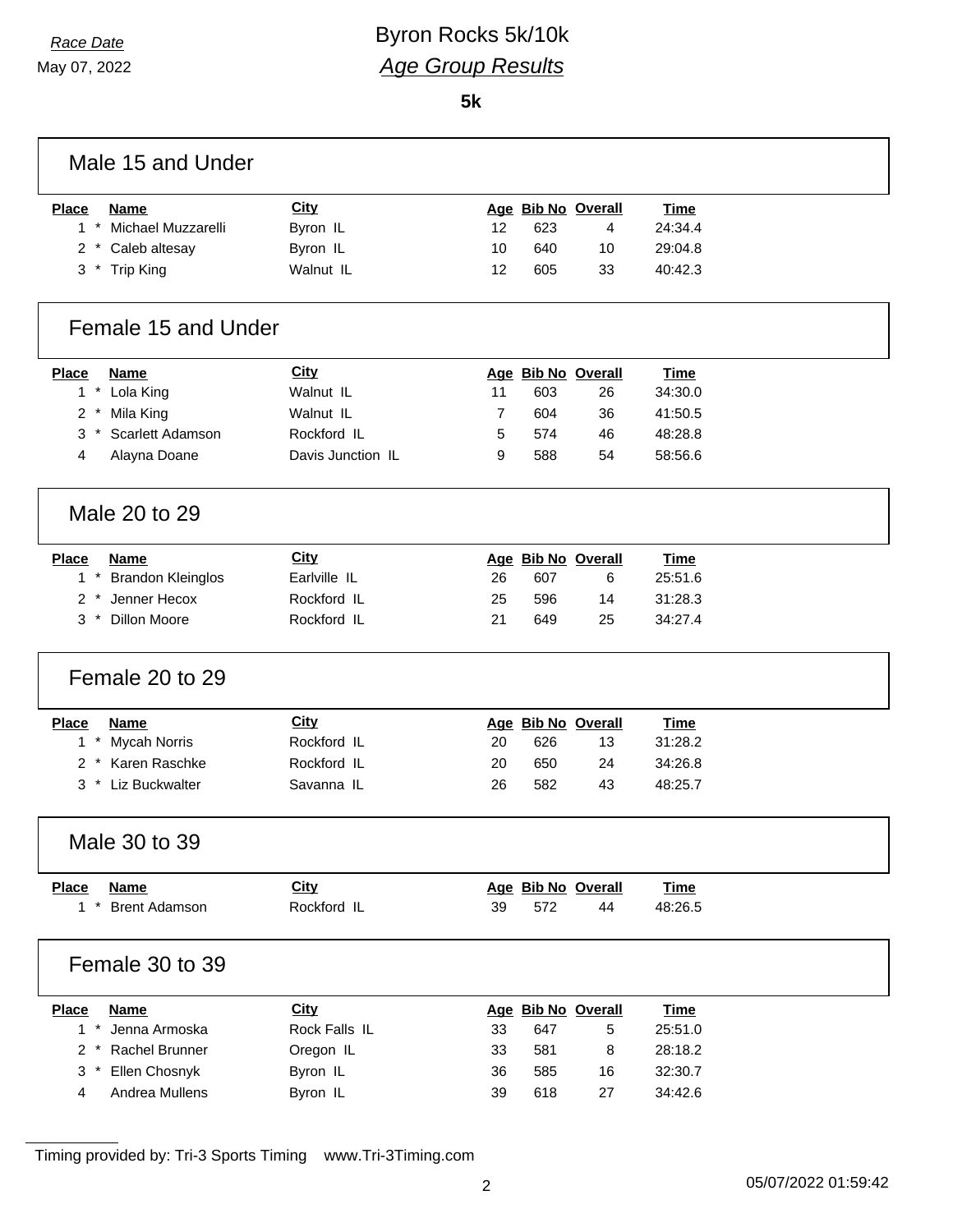#### *Race Date* **Byron Rocks** 5k/10k *Age Group Results*

**5k**

|                         | Female 30 to 39         |                    |    |                    |    |             |  |
|-------------------------|-------------------------|--------------------|----|--------------------|----|-------------|--|
| <b>Place</b>            | <b>Name</b>             | City               |    | Age Bib No Overall |    | <b>Time</b> |  |
| 5                       | <b>Bethany Brown</b>    | Byron IL           | 33 | 580                | 30 | 38:05.0     |  |
| 6                       | Jaboa King              | Walnut IL          | 31 | 601                | 37 | 42:00.9     |  |
| $\overline{7}$          | <b>Haley Whaley</b>     | Byron IL           | 32 | 644                | 41 | 45:53.4     |  |
| 8                       | <b>Charlene Adamson</b> | Rockford IL        | 35 | 573                | 47 | 48:32.4     |  |
| 9                       | Samantha Ciaccio        | Rockford IL        | 39 | 586                | 51 | 56:12.0     |  |
| 10                      | <b>Heather Raney</b>    | Rockford IL        | 35 | 632                | 55 | 59:01.2     |  |
| 11                      | Kaitlyn Folliard        | Rockford IL        | 35 | 591                | 56 | 59:14.5     |  |
| 12                      | Nicole Bederka          | Rockford IL        | 34 | 578                | 57 | 59:30.6     |  |
|                         | Male 40 to 49           |                    |    |                    |    |             |  |
| <b>Place</b>            | <b>Name</b>             | <b>City</b>        |    | Age Bib No Overall |    | <b>Time</b> |  |
| $\star$<br>$\mathbf{1}$ | <b>Matthew McGuire</b>  | Rockford IL        | 45 | 614                | 11 | 29:54.7     |  |
| $\overline{2}$          | Eric Muzzarelli         | Byron IL           | 42 | 622                | 12 | 30:05.6     |  |
| 3                       | Jeffrey Allen           | Rockford IL        | 46 | 575                | 21 | 33:56.5     |  |
| 4                       | Shawn Muszynski         | Byron IL           | 43 | 620                | 23 | 33:59.9     |  |
|                         | Female 40 to 49         |                    |    |                    |    |             |  |
| <b>Place</b>            | <b>Name</b>             | <b>City</b>        |    | Age Bib No Overall |    | <b>Time</b> |  |
| $\star$<br>1            | <b>Terry Remhof</b>     | Byron IL           | 44 | 634                | 3  | 23:42.3     |  |
| $\star$<br>2            | Sara Wheeler            | Byron IL           | 46 | 645                | 18 | 32:51.1     |  |
| 3                       | Janelle Smith           | Byron IL           | 45 | 639                | 19 | 32:51.9     |  |
| 4                       | Rachael Muszynski       | Byron IL           | 41 | 619                | 22 | 33:58.8     |  |
| 5                       | Dawn Hazen              | Stillman Valley IL | 46 | 595                | 29 | 36:38.8     |  |
| 6                       | Patti Overlin           | Genoa IL           | 45 | 628                | 32 | 39:48.6     |  |
| 7                       | Kristen Young           | Genoa IL           | 45 | 646                | 38 | 42:31.5     |  |
| 8                       |                         |                    |    |                    |    |             |  |
|                         | Tony McCombie           | Savanna IL         | 49 | 612                | 42 | 48:24.7     |  |
| 9                       | <b>Brandy Johnson</b>   | Rockford IL        | 44 | 600                | 52 | 56:12.4     |  |
| 10                      | Julie Beckman           | Davis Junction IL  | 48 | 577                | 53 | 58:56.5     |  |
|                         | Female 50 to 59         |                    |    |                    |    |             |  |
| <b>Place</b>            | <b>Name</b>             | <b>City</b>        |    | Age Bib No Overall |    | <b>Time</b> |  |
| $1 *$                   | Crystal Graceffa        | Rockford IL        | 52 | 593                | 15 | 31:51.8     |  |
| $2 *$                   | Lisa Stear              | Byron IL           | 56 | 641                | 17 | 32:46.1     |  |
| 3                       | <b>Trish Peterson</b>   | Byron IL           | 55 | 630                | 20 | 33:51.2     |  |
| 4                       | <b>Kristey Mathey</b>   | Genoa IL           | 52 | 611                | 28 | 34:54.8     |  |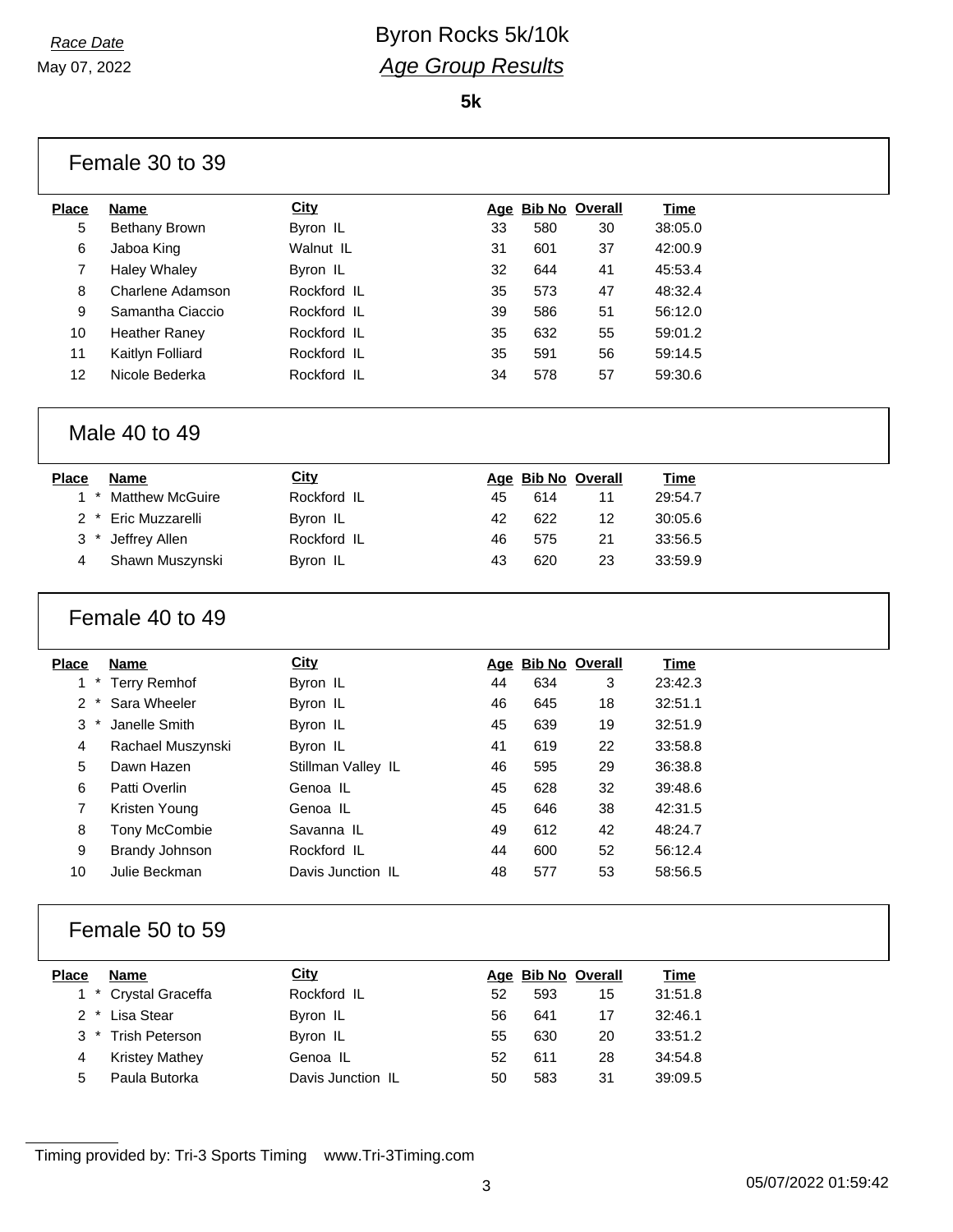#### *Race Date* Byron Rocks 5k/10k *Age Group Results*

**5k**

|              | Female 50 to 59       |                      |    |     |                    |             |
|--------------|-----------------------|----------------------|----|-----|--------------------|-------------|
| <b>Place</b> | <b>Name</b>           | City                 |    |     | Age Bib No Overall | Time        |
| 6            | Lisa Rudy             | Byron IL             | 57 | 637 | 35                 | 40:46.3     |
| 7            | Pat Bernhard          | Byron IL             | 58 | 579 | 39                 | 45:36.7     |
| 8            | <b>Barb McGuire</b>   | Oregon IL            | 57 | 613 | 40                 | 45:39.6     |
| 9            | <b>Elisa Perkins</b>  | Mount Morris IL      | 52 | 629 | 48                 | 53:40.6     |
| 10           | Caryn Hoover          | Byron IL             | 51 | 597 | 49                 | 53:40.7     |
|              | Male 60 and Over      |                      |    |     |                    |             |
|              |                       |                      |    |     |                    |             |
| <b>Place</b> | <b>Name</b>           | <b>City</b>          |    |     | Age Bib No Overall | Time        |
| 1            | Mark Mannebach        | Dekalb <sub>IL</sub> | 65 | 610 | 7                  | 26:55.0     |
| 2            | John Huber            | Rockford IL          | 61 | 598 | 9                  | 28:57.2     |
|              | Female 60 and Over    |                      |    |     |                    |             |
| <b>Place</b> | <b>Name</b>           | <b>City</b>          |    |     | Age Bib No Overall | <b>Time</b> |
| $^\ast$<br>1 | <b>Theresa Miller</b> | Stillman Valley IL   | 62 | 617 | 34                 | 40:45.4     |
| 2            | Cindy Mann            | Byron IL             | 63 | 609 | 45                 | 48:28.2     |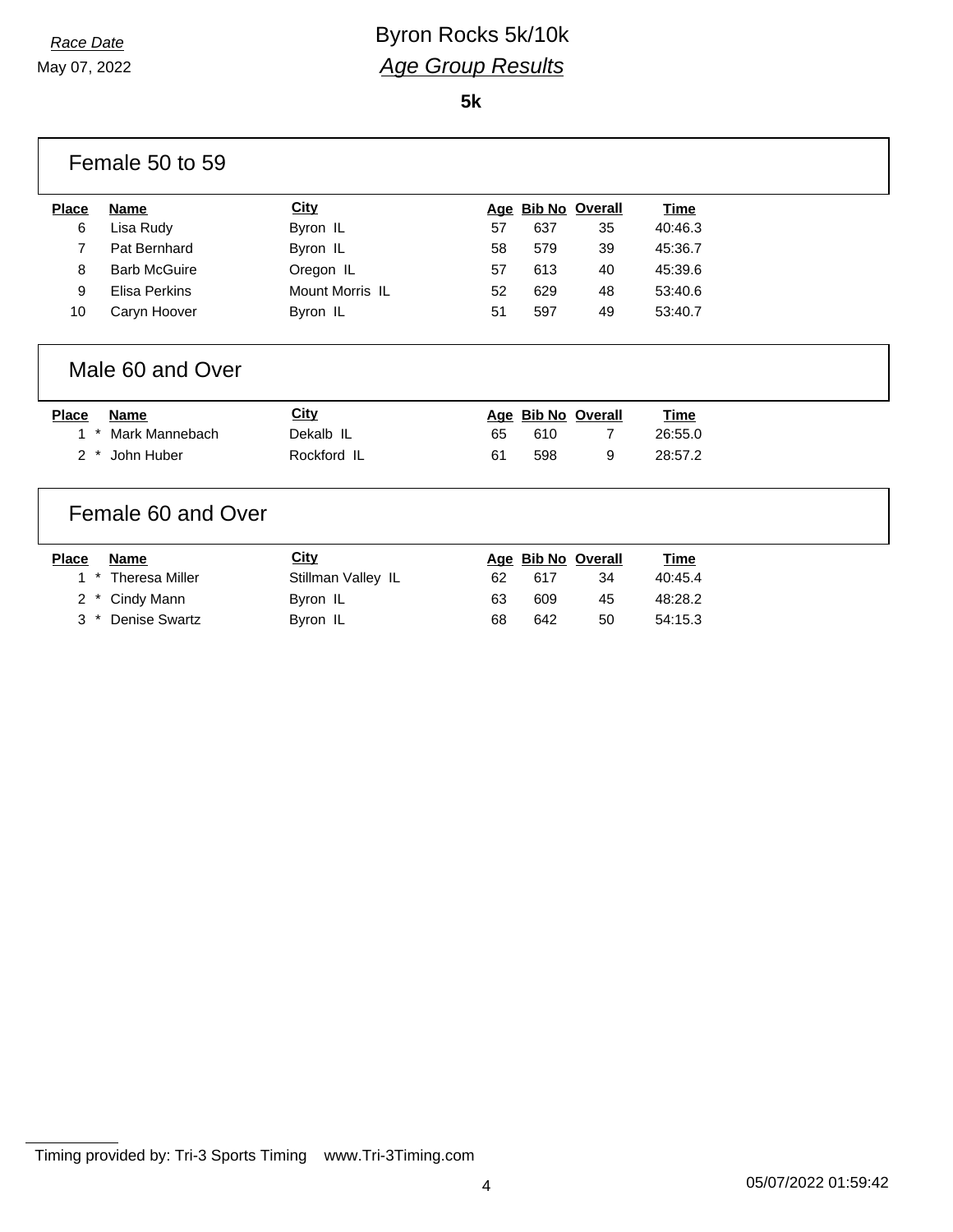## *Race Date* **Byron Rocks** 5k/10k *Age Group Results*

**10k**

| <b>Male Overall Winners</b> |                               |             |                    |             |  |
|-----------------------------|-------------------------------|-------------|--------------------|-------------|--|
| <b>Place</b>                | Name                          | <b>City</b> | Age Bib No Overall | <b>Time</b> |  |
|                             | Jay King                      | Walnut IL   | 602<br>32<br>1.    | 42:35.7     |  |
|                             | <b>Female Overall Winners</b> |             |                    |             |  |
| <b>Place</b>                | Name                          | City        | Age Bib No Overall | Time        |  |
|                             | Andrea Cashman                | Dixon IL    | 9<br>584<br>33     | 51:45.5     |  |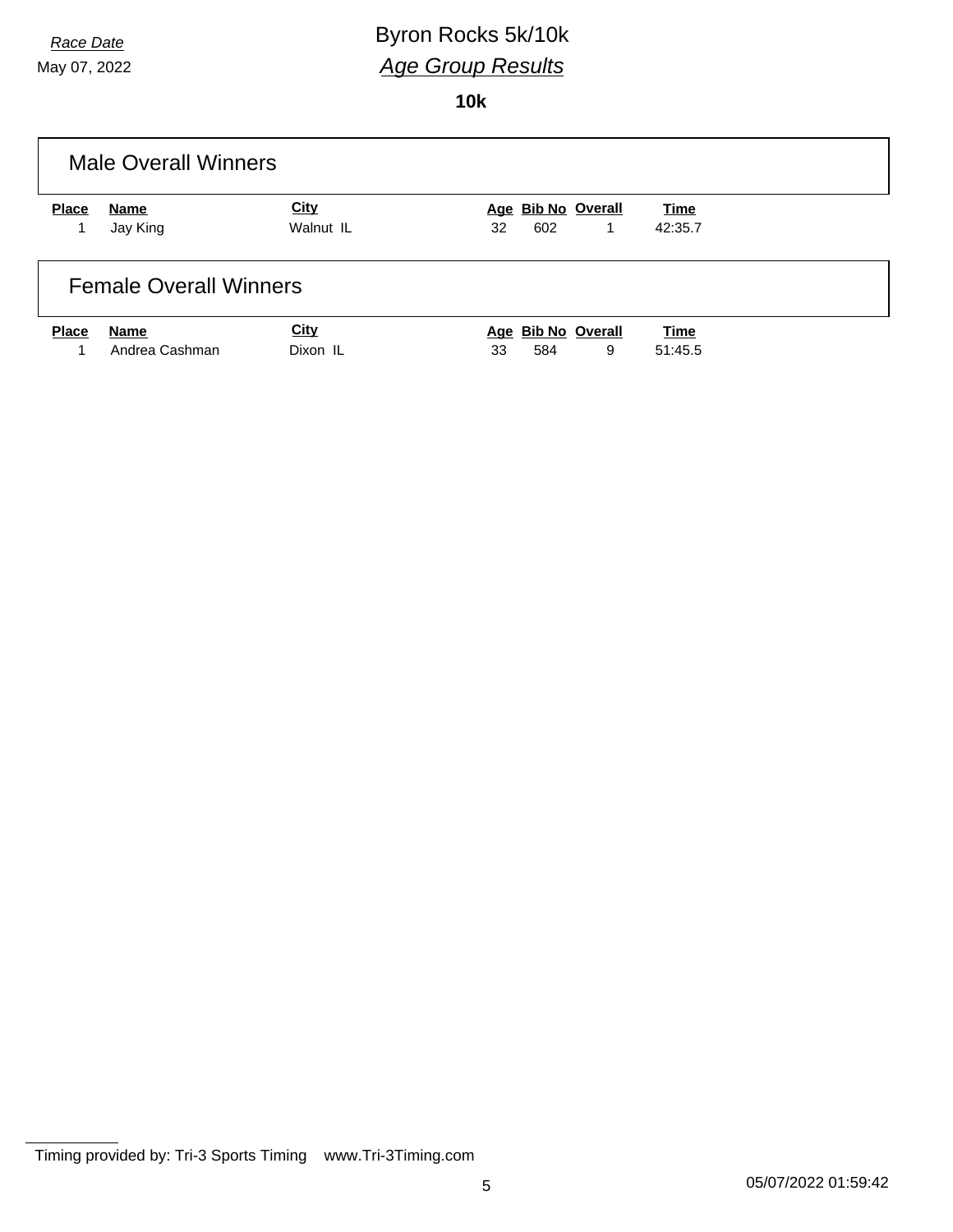## *Race Date* **Byron Rocks** 5k/10k *Age Group Results*

**10k**

| Female 15 and Under                                       |                   |                                          |                    |  |
|-----------------------------------------------------------|-------------------|------------------------------------------|--------------------|--|
| <b>Place</b><br><b>Name</b>                               | <b>City</b>       | Age Bib No Overall                       | <b>Time</b>        |  |
| 1 * Mckenzie Kline                                        | Loves Park IL     | 15<br>608<br>11                          | 55:40.9            |  |
| Male 20 to 29                                             |                   |                                          |                    |  |
| <b>Place</b><br><b>Name</b>                               | <b>City</b>       | Age Bib No Overall                       | <b>Time</b>        |  |
| 1 * Spencer Halsmer                                       | Byron IL          | 26<br>594<br>5                           | 49:23.8            |  |
| Male 30 to 39                                             |                   |                                          |                    |  |
| <b>Place</b><br><b>Name</b>                               | City              | Age Bib No Overall                       | <b>Time</b>        |  |
| 1 * James Garrels                                         | Milwaukee WI      | 592<br>$\overline{2}$<br>36              | 43:05.9            |  |
| $2 *$<br>Josh Enderle<br><b>Brian Muzzarelli</b><br>$3^*$ | Machesney Park IL | 589<br>$\overline{7}$<br>38<br>621<br>39 | 50:47.4<br>51:02.4 |  |
|                                                           | Byron IL          | 8                                        |                    |  |
| Female 30 to 39                                           |                   |                                          |                    |  |
| Place<br><b>Name</b>                                      | <b>City</b>       | Age Bib No Overall                       | <b>Time</b>        |  |
| 1 * Kirby Jasper                                          | Dixon IL          | 37<br>599<br>10                          | 54:58.9            |  |
| 2 * Amy McKee                                             | Winnebago IL      | 12<br>36<br>616                          | 56:00.0            |  |
| Male 40 to 49                                             |                   |                                          |                    |  |
| <b>Place</b><br><b>Name</b>                               | City              | Age Bib No Overall                       | <b>Time</b>        |  |
| $1 *$<br>Michael Noga                                     | Byron IL          | 43<br>624<br>14                          | 1:10:16.6          |  |
| Male 50 to 59                                             |                   |                                          |                    |  |
| <b>Name</b><br><b>Place</b>                               | <b>City</b>       | Age Bib No Overall                       | <b>Time</b>        |  |
| Michael Rock<br>$1 *$                                     | Byron IL          | 55<br>635<br>3                           | 47:24.3            |  |
| 2 * Chris Olson                                           | Shorewood IL      | 627<br>56<br>4                           | 48:00.0            |  |
| 3 * Harry Euhus                                           | Byron IL          | 590<br>59<br>6                           | 50:23.4            |  |
| Female 50 to 59                                           |                   |                                          |                    |  |
| <b>Place</b><br><b>Name</b>                               | <b>City</b>       | Age Bib No Overall                       | <b>Time</b>        |  |
| $1 *$<br>Donna Jasper                                     | Dixon IL          | 53<br>648<br>13                          | 59:25.0            |  |